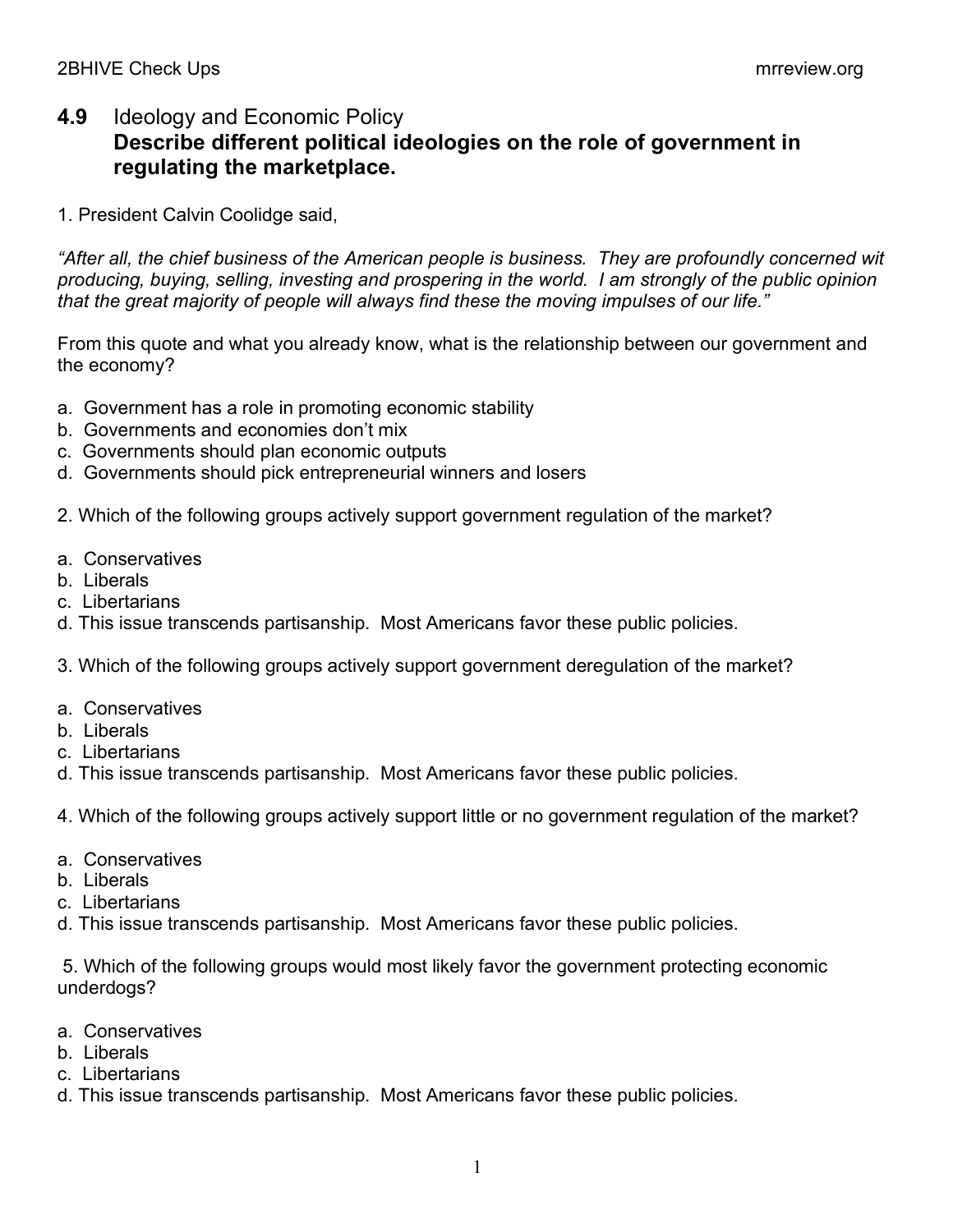6. Libertarians would favor all of the following economic issues EXCEPT

- a. Laissez-faire attitudes
- b. Trust in markets
- c. Raising the military budget
- d. Little to no government regulation
- 7. Republicans would favor all of the following economic issues EXCEPT
- a. Lowering marginal tax rates
- b. Government as an economic referee
- c. Reducing government spending
- d. Legalizing marijuana

8. Democrats typically promote Keynesian economic theories. Keynesian economic theories are characterized by

- a. Balanced budgets
- b. Low taxes
- c. Deregulation of the means of production
- d. Government debt
- 9. All of the following values are associated with Republican economic policy EXCEPT
- a. Laissez-faire attitudes
- b. Self-reliance
- c. Public ownership
- d. Rugged individualism

10. Democrats would favor all of the following economic issues EXCEPT

- a. Deregulation of utilities
- b. Raising the minimum wage
- c. Increasing the inheritance tax
- d. Economic experimentation

11. Pocket-book issues move and mobilize voters perhaps greater than any other issue. What does this mean?

- a. We vote by impulse
- b. We vote based upon our income
- c. We vote based upon our zip code
- d. People vote using notes

12. Political scientists claim all of the following issues attract our disproportionate attention EXCEPT

- a. Stock market prices
- b. Home prices
- c. Grocery prices
- d. Federal court vacancies